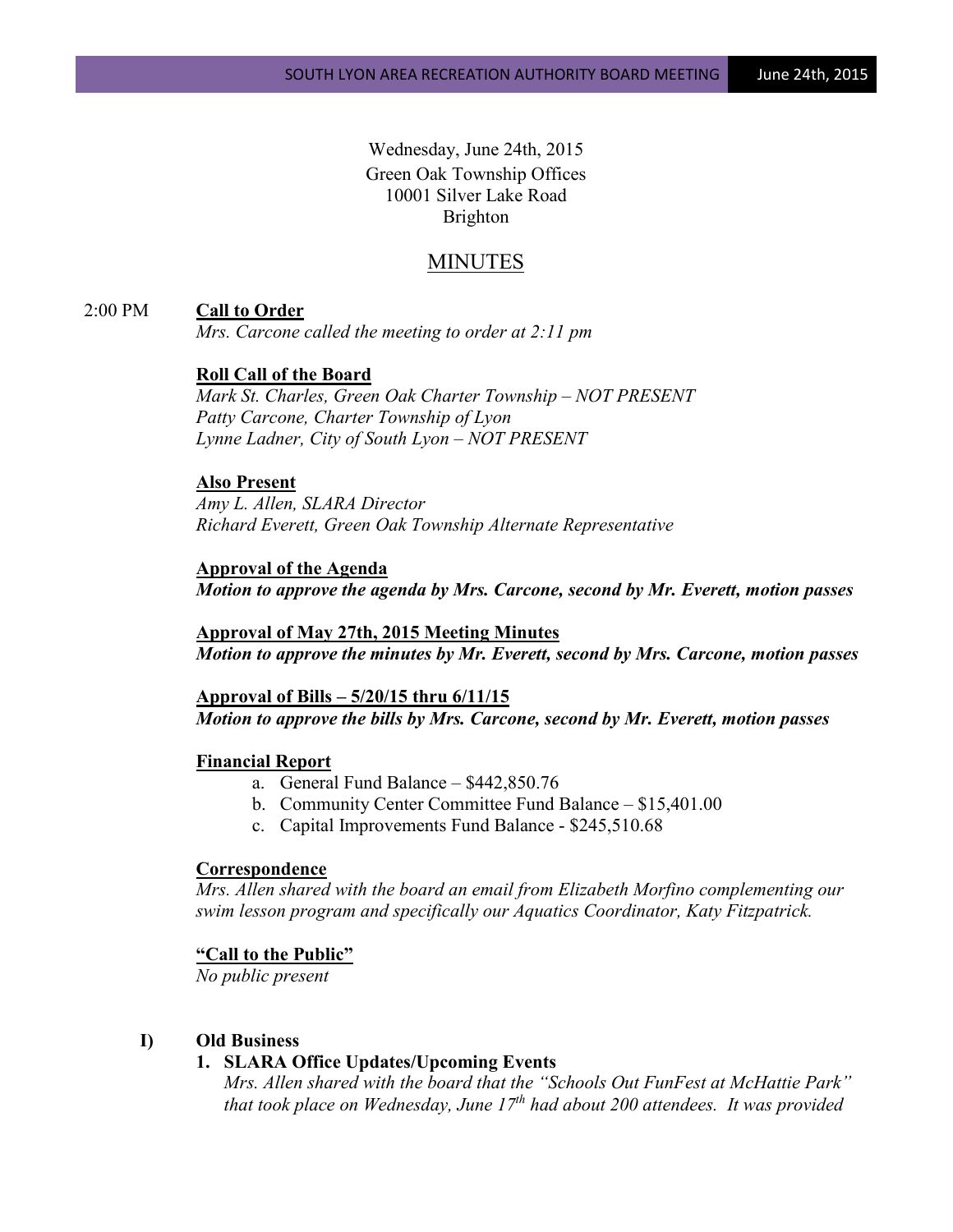*with a grant from Oakland County Parks. The next event will be taking place on July 15th from 1:00 – 3:00 pm.*

*Mrs. Allen also reminded the board that the SLARA office will be closed on Friday, July 3rd in observance of the 4th of July holiday.*

#### **2. Community Center Meeting Updates**

*Mrs. Allen gave an update about the City of South Lyon Council meeting that took place on Monday, June 22nd. Mr. Wallace shared with the committee that the owner of the property at Dixboro and 10 Mile wants to open up conversation again about possibly utilizing that location for a center. The committee was advised to seek other locations as the public does not seem to support utilizing McHattie Park. An official motion however, tabled the decision and did not specifically deny the site.*

**a. Next meeting – July 20th, South Lyon**

### **3. Member Updates**

*Mrs. Carcone shared that a Brew Pub will be coming to Lyon Township in the future and Magna will also be building a facility that will bring close to 250 jobs to the community. She also mentioned the Lyon Township Carnival will be taking place on July*  $16^{th} - 19^{th}$ .

*Mr. Everett shared that Green Oak may be building a community center close to the township building in the future. They have also been working with a group based out of Ann Arbor called "SPARKS" that promotes business development.*

## **II) New Business**

### **1. 2014-2015 SLARA Budget Amendments Presentation**

*Mrs. Allen discussed with the board all the proposed budget amendments. Mrs. Allen mentioned that one account would need to be increased beyond the amount that is listed on the handout. Day Camp registration has doubled from last year, so she requested an increase in the proposed amended amount for payroll for camp to offset the increased registration numbers.*

*Motion by Mr. Everett to approve the 2014-2015 SLARA budget amendments as presented, with exception of the line item "Payroll Day Camp" which will increase to \$17,000 in place of the amount of \$16,000 presented in the original motion included in the board packet.*

*Mrs. Carcone seconds the motion, motion passes*

#### **2. Determine SLARA Board Meeting Schedule for 2015-2016**

*Mrs. Allen presented the board with the proposed schedule for board meetings in 2015-2016. She noted that she changed the date of the January 2016 meeting so it did not conflict with the MTA conference. She also adjusted the June meeting to fall on the 5th Wednesday of the month so it is closer to the end of the fiscal year.*